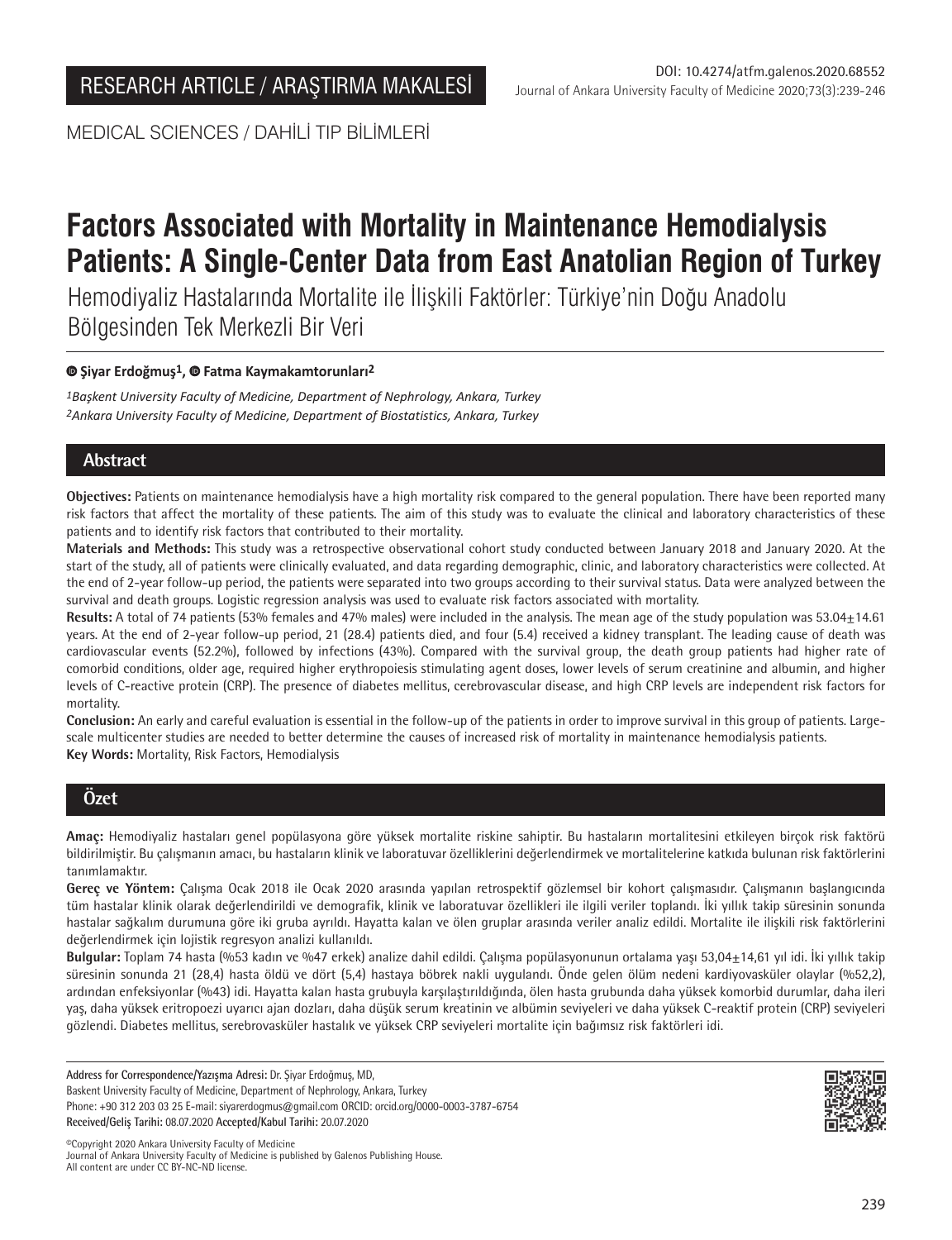**Sonuç:** Bu hasta grubunda sağkalımı artırmak için hastaların takibinde erken ve dikkatli bir değerlendirme şarttır. Hemodiyaliz hastalarında mortalite riskinin artmasının nedenlerini daha iyi belirlemek için büyük ölçekli çok merkezli çalışmalara ihtiyaç vardır. **Anahtar Kelimeler:** Mortalite, Risk Faktörleri, Hemodiyaliz

## **Introduction**

The mortality rate in maintenance hemodialysis (MHD) patients remains high, despite the technical and medical improvements in the last years (1,2). MHD patients have a high rate of mortality than that of the general population. Therefore, it is important to identify risk factors underlying mortality on MHD patients (3). Cardiovascular disease is very common in MHD patients and is the leading cause of death in these patients. However, non-cardiovascular causes of death are increased to the same extent as cardiovascular mortality on MHD patients  $(4,5)$ .

The increased risks of cardiovascular morbidity and mortality in MHD patients is related to an increased prevalence of traditional cardiovascular risk factors, including advanced age, diabetes mellitus (DM), hypertension (HT), obesity, smoking, and dyslipidemia (6,7). In addition, the presence of multiple comorbid conditions is an increasingly common problem in MHD patients and is associated with worse cardiovascular outcomes (8). Systemic inflammation and malnutrition also play an important role, and are poor prognostic factors identified for incresed mortality (9,10). MHD patients using central venous catheter (CVC) have been associated with an enhanced inflammatory state (11). Markers of nutritional status, such as serum albumin, serum creatinine, body mass index (BMI), and serum lipids are related to mortality, as are inflammatory markers such as C-reactive protein (CRP) and interleukin-6 (12,13). Disorders of mineral metabolism have also been defined as risk factors contributing to mortality in hemodialysis patients, especially hyperphosphatemia, hyperparathyroidism, and an elevated calcium phosphorous product (14). Although the importance of non-cardivascular causes of death has been highlighted in MHD patients, it has been underestimated in clinical practice. In this context, the aim of the present study was to evaluate the risk factors associated with mortality in a cohort of patients on MHD.

## **Materials and Methods**

#### **Patients and Study Design**

This was a retrospective observational cohort study conducted between January 2018 and January 2020 at the hemodialysis unit at Van Training and Research Hospital of University of Health Sciences in the city of Van, Turkey. We included 80 MHD patients in our study. Patients on hemodialysis therapy for less than 3 months, presence of autoimmune disease, malignancy,

and acute or chronic infection, were excluded from the study. Six patients were excluded because of did not meet the criteria, two of them had hemodialysis therapy for less than 3 months, three had malignancies, and one had autoimmune disease.

At the start of the study, all of patients were clinically evaluated, and data regarding baseline demographic, clinic and laboratory parameters were obtained from the hospital database. Demographic and clinical parameters such as age, gender, BMI, smoking status, etiology of primary kidney disease, comorbidities, types of vascular access, hemodialysis frequency and duration, dialysis vintage, and medical prescriptions were collected. The total doses of erythropoietin used in the last year was recorded. In terms of common standardization, the doses of darbepoetin were indicated and per week of kilogram doses calculated. DM was defined based on the criteria of the American Diabetes Association or the use of medications such as oral hypoglycemic agents and/or insulin (15). HT was defined as a systolic blood pressure of at least 140 mmHg and a diastolic blood pressure of at least 90 mmHg and/or previously diagnosed HT and/or the use of antihypertensive medication (16). Patients with total serum cholesterol levels greater than or equal to 200 mg/dL or low-density lipoprotein (LDL) cholesterol above 100 mg/dL and triglycerides greater than 150 mg/dL or patients who were taking lipid-lowering drugs were considered dyslipidemia (17,18). Patients with a history of myocardial infarction, angioplasty or myocardial revascularization were considered to have coronary artery disease (CAD). Those patients with a history of stroke or transient ischemic attack or those who had undergone carotid endarterectomy were defined as having cerebrovascular disease (CVD). Patients with a history of claudication, ulceration or amputation due to ischemia of the limbs or those who underwent peripheral revascularization were defined with peripheral arterial disease (PAD). When the medical records documented presence of signs and symptoms compatible with heart failure, and/or echocardiography findings support to heart failure, patients were diagnosed with heart failure. Those patients taking antiarrhythmic medications, or electrocardiogram changes of rhythm and rate, were defined as having cardiac arrhythmia.

## **Biochemical Parameters**

Routine laboratory investigations of all patients were performed every month before hemodialysis session and recorded monthly. Averages of the biochemical parameters of the last year were used for analysis. Serum levels of hemoglobin, iron, iron binding capacity, ferritin, total cholesterol, triglycerides, LDL cholesterol, HDL cholesterol, creatinine, glucose, sodium,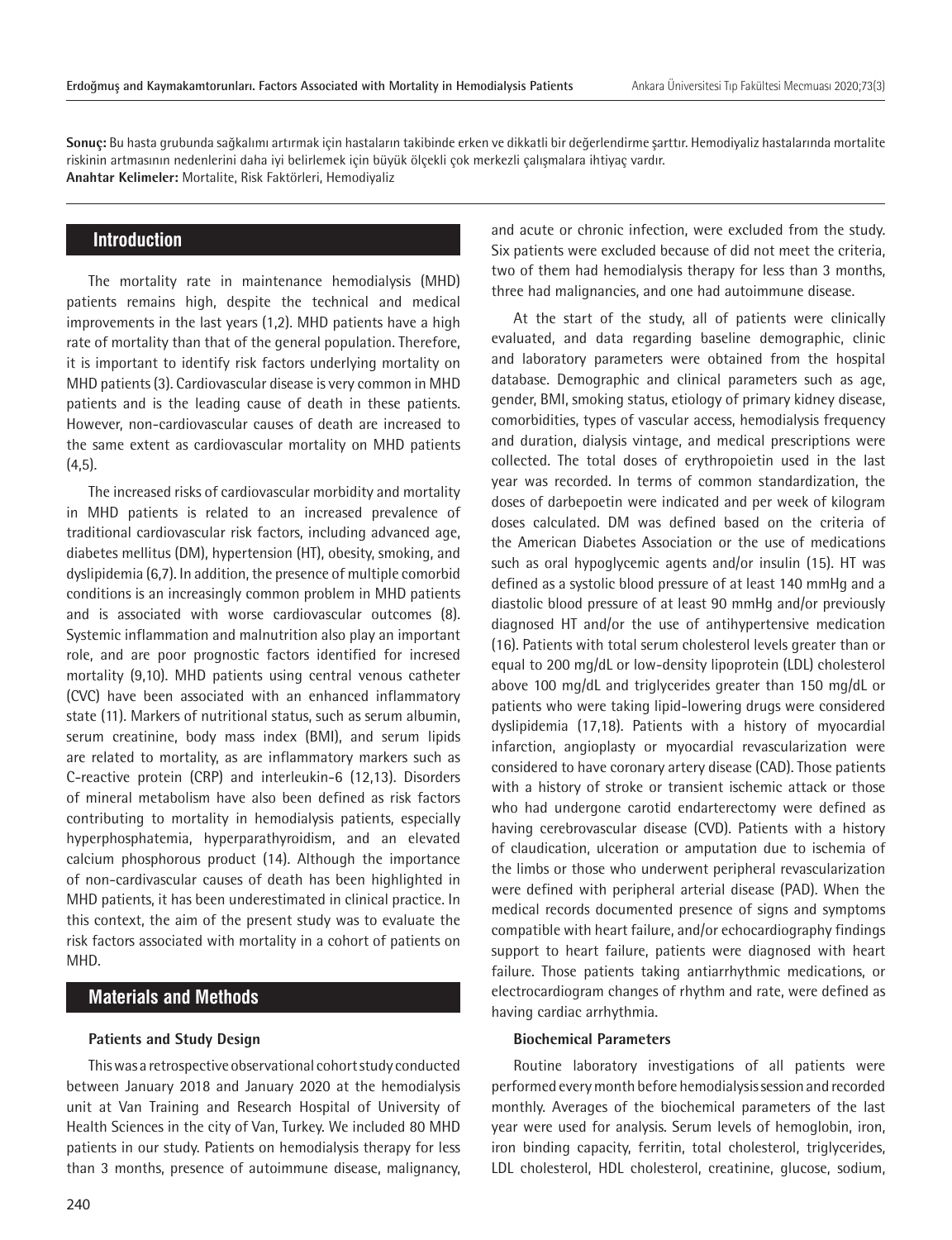potassium, uric acid, calcium, phosphorus, parathyroid hormone, calcium phosphorous product, albumin, CRP, glycated hemoglobin (HbA1c), single pool Kt/V, and urea reduction ratio (URR) were determined using routine laboratory techniques.

#### **Follow-up and Outcomes**

At the end of 2 years follow-up period, the cases of death, kidney transplant, and transfer to peritoneal dialysis were recorded. Causes of death were determined as cardivascular events, infections, and gastrointestinal bleeding. Based on survival status, the patients were divided into two groups: group I (the survival group) and group II (the death group). Patients who were received a kidney transplant, or for any reason transferred to peritoneal dialysis were excluded in the survival group. Patient characteristics and the risk factors of mortality were compared among two groups.

#### **Statistical Analysis**

Data were analyzed with Statistical Package of Social Science (SPSS Inc., Chicago, IL, USA) software version 11.5 for Windows. Tests for normality of distribution for continuous variables were performed using the Kolmogorov-Smirnov test. Data were expressed as mean  $\pm$  standard deviation or median (interquartile range) for continuous variables according to their distribution and as number or percentages for categorical variables. The difference between the two groups was determined by independent t-test for numerical variables with normal distribution and by Mann-Whitney U test for numerical variables without normal distribution. Relationships between categorical variables were also determined by Pearson chisquare and Fischer's exact test. Relationships between numerical variables were examined with Pearson's correlation coefficient. Univariate logistic regression analysis was performed for all possible risk factors. In univariate analysis, variables with p<0.25 were accepted as candidate variables along with all known variables of clinical significance for the multivariate model. Variable selection for multiple models was made by Backward likelihood ratio method. Odds ratio and 95% confidence interval were calculated for each independent variable. The value of p<0.05 was considered statistically significant.

## **Results**

#### **Patients Characteristics**

A total of 74 patients (53% females and 47% males) were included to analysis. All patients were under hemodialysis therapy three times peer week for 3-5 hours and the median dialysis vintage was 49 (3-324) months. The mean age of the study population was  $53.04 \pm 14.61$  years. Seventeen percent of the patients were classified as underweight, while 19% overweight and 11% obese. The etiologies of primary kidney disease were

as follow: 19 (25.7) had diabetic kidney disease, four (5.4) had hypertensive kidney disease, eight (10.8) had glomerulonephritis, two (2.7) had polycystic kidney disease, two (2.7) had secondary amyloidosis, three (4.1) had reflux nephropathy, seven (9.5) had obstructive uropathy/nephrolithiasis, and 29 (39.2) had uncertain etiology. The majority of the patients (82.4%) had HT. Additionally, 28.4% had DM, 45.9% dyslipidemia, 25.7% CAD, 9.5% CVD, 6.8% PAD, 5.4% cardiac arrhythmia, and 2.7% heart failure. The prevalence of arteriovenous fistula usage was 83.8% in MHD patients. Eighty-eight percent of total patients were received erythropoiesis stimulating agents (ESA) and half of the patients were using darbepoetin The mean hemoglobin level of was  $10.64 \pm 0.74$  g/dL. The prevalence of mortality was 28.4% within 2 years, while annual rate of mortality was approximately 15%. The baseline characteristics of the study patients are presented in Table 1 and Table 2.

#### **Follow-up and Comparison of Two Groups**

At the end of 2 years follow-up period, 21 (28.4) patients had died, and four (5.4) had received a kidney transplant. The leading cause of death was cardiovascular events (52.2%), followed by infections (43%), and gastrointestinal bleeding (4.8%). The mean age of the patients that died during the study period were significantly higher than that the survival patients  $(59.66 \pm 11.89 \text{ vs } 51.71 \pm 14.48; \text{ p} = 0.030)$ . Compared with the survival group, the death group patients had higher rate of comorbid conditions such as DM, HT, CAD, CVD, and PAD. However, statistically significant differences were found for HT and CVD between two goups  $(p=0.027 \text{ vs } p=0.022)$ , respectively). There were no statistically significant differences between two groups in most clinical parameters such as gender, BMI, etiology of primary kidney disease, ultrafiltration volume, type of vascular access, viral serology, ESA usage, and smoking status. The median hemoglobin levels were not significantly different among the groups  $(10.4 \text{ g/dL vs } 10.6 \text{ g/dL; } p=0.095)$ . In contrast, in the death group patients required significantly higher ESA doses than in the survival groups  $(0.56\pm0.13 \text{ µg/kg})$ week vs  $0.46\pm0.15$  µg/kg/week; p=0.014). The death group had lower median dialysis vintage than that the survival group, but not reaching statistically significance (32 months vs 54 months, p=0.057). The death group patients had significantly lower levels of serum creatinine (p=0.005) and albumin (p=0.012), but higher levels of CRP (p=0.026). The characteristics and comparisons of two groups are presented in Table 3.

To identify potential risk factors for mortality, we conducted logistic regression analysis. On univariate analysis, age (≥65 years), presence of CVD, levels of serum albumin lower than 3.5 g/dL, and elevated CRP levels were found associated with mortality. On multivariate analysis, the presence of DM [odds ratio (OR)=3.583, 95% confidence interval (CI): 1.003-12.808, p=0.05], CVD (OR=8.217, 95% CI: 1.263-53.442, p=0.027), and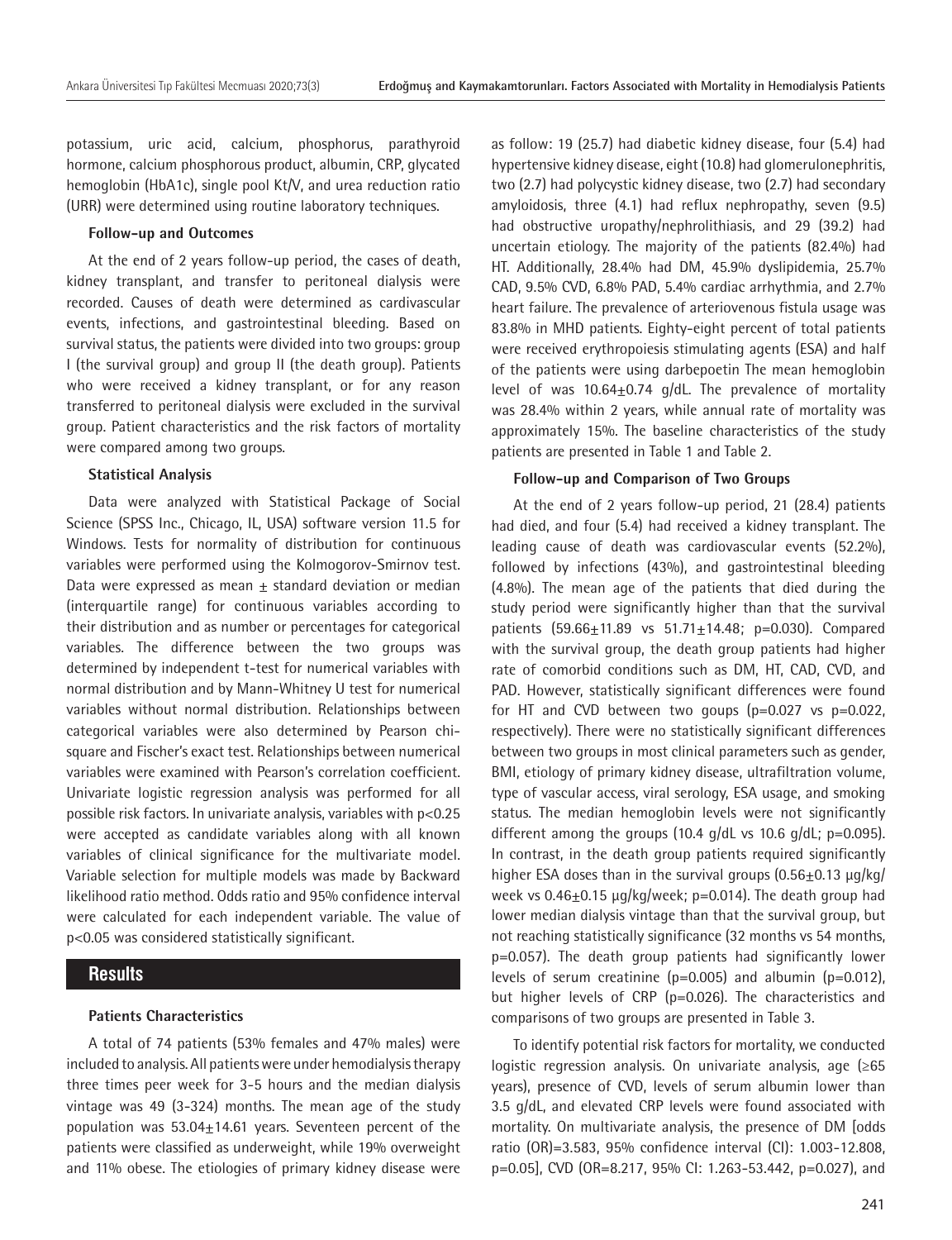| Table 1: The baseline demographic and clinic characteristics of<br>the study patients |                     |
|---------------------------------------------------------------------------------------|---------------------|
| <b>Parameters</b>                                                                     | All pateints (n=74) |
| Age (years) (mean $\pm$ SD)                                                           | 53.04±14.61         |
| Gender (n) (female/male)                                                              | 39/35               |
| BMI (kg/m <sup>2</sup> ) median (min, max)                                            | 22.69 (16.53-36.45) |
| Primary kidney diseases, n (%)                                                        |                     |
| Diabetic kidney disease                                                               | 19 (25.7)           |
| Hypertensive kidney disease                                                           | 4(5.4)              |
| Glomerulonephritis                                                                    | 8(10.8)             |
| Polycystic kidney disease                                                             | 2(2.7)              |
| Amyloidosis                                                                           | 2(2.7)              |
| Vesicoureteral reflux/pyelonephritis                                                  | 3(4.1)              |
| Urinary stone disease/obstructive uropathy                                            | 7(9.5)              |
| Unknown                                                                               | 29 (39.2)           |
| Comorbidities, n (%)                                                                  |                     |
| Diabetes mellitus                                                                     | 21 (28.4)           |
| Hypertension                                                                          | 61(82.4)            |
| Dyslipidemia                                                                          | 34 (45.9)           |
| Coronary artery disease                                                               | 19 (25.7)           |
| Cerebrovascular disease                                                               | 7(9.5)              |
| Peripheral vascular disease                                                           | 5(6.8)              |
| Arrhythmia                                                                            | 4(5.4)              |
| Heart failure                                                                         | 2(2.7)              |
| Dialysis vintage (months) median (min, max)                                           | 49 (3-324)          |
| Types of vascular access $n$ (%)                                                      |                     |
| <b>CVC</b>                                                                            | 12 (16.2)           |
| <b>AVF</b>                                                                            | 62 (83.8)           |
| Ultrafiltration volume (L/week) (mean $\pm$ SD)                                       | $3.08 + 0.66$       |
| HBsAG + $n$ (%)                                                                       | 3(4.1)              |
| Anti-HCV + $n$ (%)                                                                    | 8(10.8)             |
| Smoking status + $n$ (%)                                                              | 18 (24.3)           |
| $ESA + n$ (%)                                                                         | 65 (87.8)           |
| Darbepoetin doses (µg/kg/week) (mean ± SD)                                            | $0.48 + 0.16$       |
|                                                                                       |                     |

BMI: Body mass index, CVC: Central venous catheter, AVF: Arteriovenous fistula, ESA: Erythropoiesis stimulating agents, HBsAG: Hepatitis B surface antigen, HCV: Hepatitis C virus, SD: Standard deviation, min: Minimum, max: Maximum, n: Number

elevated CRP levels (OR=4.340, 95% CI: 1.306-14.416, p=0.017) were independent risk factors for mortality. Factors associated with mortality are presented in Table 4.

## **Discussion**

In this study, we retrospectively examined 74 patients on MHD in order to identify parameters that could be associated with mortality. During the follow-up period, 21 patients died and four patients received a kidney transplant. The annual rate of mortality was 15%. The causes of death were cardiovascular

| patients                                            |                     |
|-----------------------------------------------------|---------------------|
| <b>Parameters</b>                                   | All patients (n=74) |
| Hemoglobin (g/dL) median (min, max)                 | $10.6$ $(9-13.1)$   |
| Iron ( $\mu$ g/dL) (mean $\pm$ SD)                  | 70.38+21.38         |
| Iron binding capacity ( $\mu$ g/dL) (mean $\pm$ SD) | 135.02+29.47        |
| Ferritin (ng/mL) (mean $\pm$ SD)                    | 1071.04+470.62      |
| Total cholesterol (mg/dL) (mean $\pm$ SD)           | 151.01+31.72        |
| HDL cholesterol (mg/dL) median (min, max)           | $34(20-60)$         |
| LDL cholesterol (mg/dL) (mean $\pm$ SD)             | 78.28+23.89         |
| Triglycerides (mg/dL) median (min, max)             | 158 (65-447)        |
| Creatinine (mg/dL) (mean $\pm$ SD)                  | $8.16 + 1.73$       |
| URR (%) median (min, max)                           | 72 (54-81)          |
| Kt/V (mean $\pm$ SD)                                | $1.53 + 0.23$       |
| Glucose (mg/dL) median (min, max)                   | 86.5 (68-223)       |
| Sodium (mmol/L) median (min, max)                   | 138 (135-141)       |
| Potassium (mmol/L) (mean $+$ SD)                    | $5.38 + 0.53$       |
| Uric acid (mg/dL) (mean $\pm$ SD)                   | $6.61 \pm 0.77$     |
| Calcium (mg/dL) median (min, max)                   | $8.3(6.7-9.8)$      |
| Phosphorus (mg/dL) (mean $\pm$ SD)                  | $4.75 + 0.92$       |
| Calcium phosphorus product median (min,<br>max)     | 37.86 (22.96-73.5)  |
| Albumin (g/dL) median (min, max)                    | $3.9(3-4.5)$        |
| Parathyroid hormone (pg/mL) median (min,<br>max)    | 365 (12-2470)       |
| CRP (mg/dL) median (min, max)                       | $0.69(0.13-6)$      |
| HBA1C (%) median (min, max)                         | $5.2(4-8.7)$        |
|                                                     |                     |

**Table 2: The baseline laboratory characteristics of the study** 

HDL: High-density lipoprotein, LDL: Low-density lipoprotein, URR: Urea reduction ratio, CRP: C-reactive protein, HBA1C: glycated hemoglobin, SD: Standard deviation, min: Minimum, max: Maximum, n: Number K: Dialyzer clearance of urea, t: Dialysis time, V: Volume of distribution of urea

events for 11 patients, infections for nine, and gastrointestinal bleeding for one. Patients who died were older, had DM, HT, CAD, CVD and PAD, and required higher ESA doses to achieve the target hemoglobin levels. In addition, the death group patients had lower levels of serum creatinine and albumin, while had higher levels of CRP. The presence of DM, CVD, and elevated CRP levels seem to be independent risk factors for mortality in MHD patients.

In spite of the considerable advances in the public health, MHD patients have high mortality rates. Almost half of the patients die due to cardiovascular disease. The high risk of cardiovascular mortality is associated with a high prevalence of known traditional cardiovascular risk factors. In addition, many MHD patients are of older age and have multiple comorbid conditions, as well as dysfunction of the immune system (3). Non-cardiovascular mortality is also increased on MHD patients, but the importance of non-cardiovascular mortality is often overlooked (19). de Jager et al. (4) analyzed data from the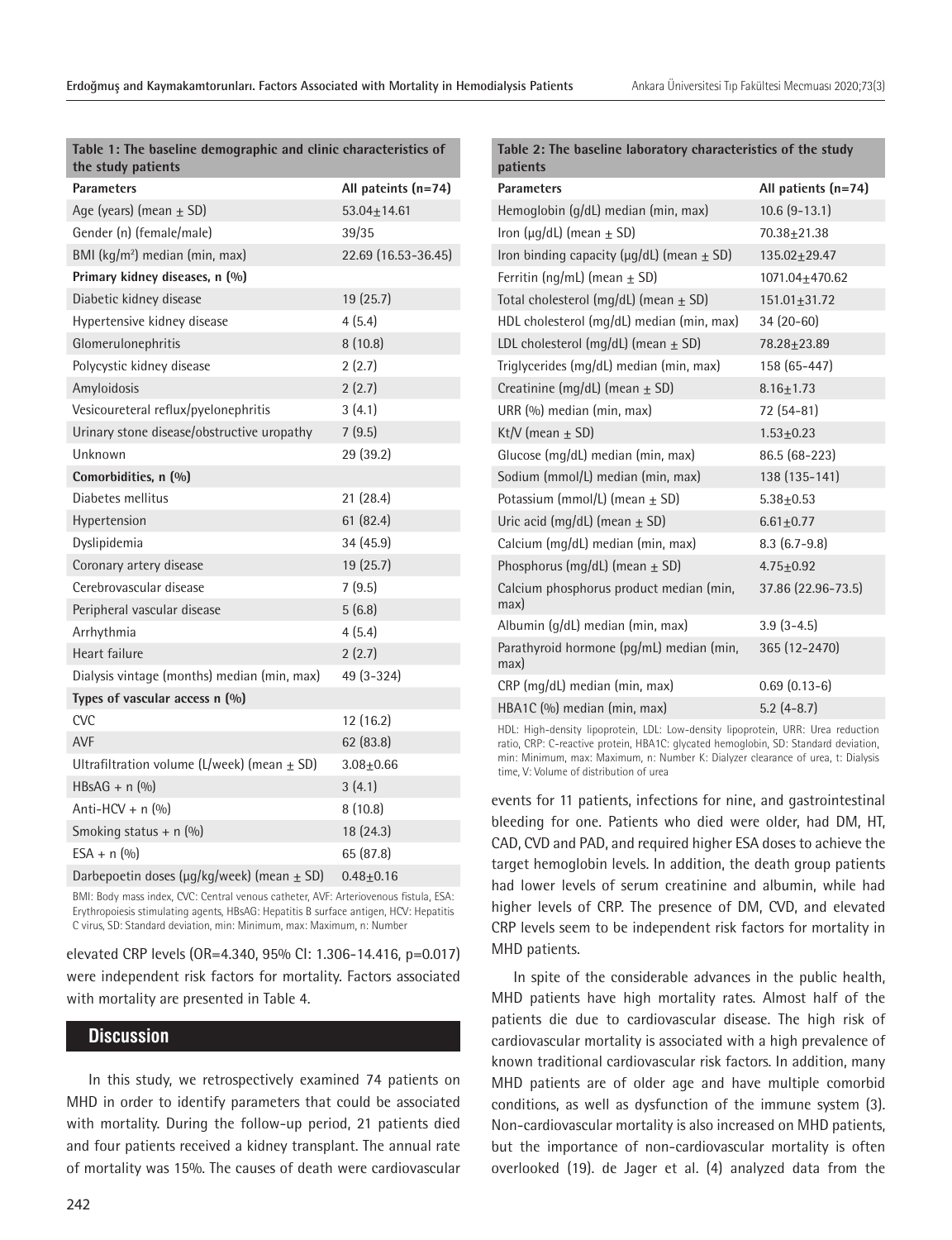| Table 3: The characteristics and comparisons of between survival and death groups |                        |                     |              |  |  |  |  |
|-----------------------------------------------------------------------------------|------------------------|---------------------|--------------|--|--|--|--|
| <b>Parameters</b>                                                                 | Survival group (n=49)  | Death group (n=21)  | p value      |  |  |  |  |
| Age (years) (mean $\pm$ SD)                                                       | $51.71 \pm 14.48$      | $59.66 + 11.89$     | 0.030        |  |  |  |  |
| Gender (n) (female/male)                                                          | 25/24                  | 13/8                | 0.402        |  |  |  |  |
| BMI (kg/m <sup>2</sup> ) median (min, max)                                        | 23.14 (16.53-36.45)    | 21.97 (16.53-31.25) | 0.449        |  |  |  |  |
| Comorbidities, n (%)                                                              |                        |                     |              |  |  |  |  |
| Diabetes mellitus                                                                 | 12 (24.5)              | 9(42.9)             | 0.124        |  |  |  |  |
| Hypertension                                                                      | 38 (77.6)              | 21 (100)            | 0.027        |  |  |  |  |
| Dyslipidemia                                                                      | 25(51)                 | 8(38.1)             | 0.321        |  |  |  |  |
| Coronary artery disease                                                           | 11(22.4)               | 8(38.1)             | 0.177        |  |  |  |  |
| Cerebrovascular disease                                                           | 2(4.1)                 | 5(23.8)             | 0.022        |  |  |  |  |
| Peripheral vascular diseases                                                      | 3(6.1)                 | 2(9.5)              | 0.632        |  |  |  |  |
| Arrhythmia                                                                        | 3(6.1)                 | 1(4.8)              | $\mathbf{1}$ |  |  |  |  |
| Heart failure                                                                     | 2(4.1)                 | $\boldsymbol{0}$    | $\mathbf{1}$ |  |  |  |  |
| Dialysis vintage (months) median (min, max)                                       | 54 (3-324)             | $32(3-106)$         | 0.054        |  |  |  |  |
| Types of vascular access n (%)                                                    |                        |                     |              |  |  |  |  |
| <b>CVC</b>                                                                        | 6(12.2)                | 6(28.6)             | 0.097        |  |  |  |  |
| AVF                                                                               | 43 (87.8)              | 15(71.4)            | 0.097        |  |  |  |  |
| Ultrafiltration volume (L/week) (mean $\pm$ SD)                                   | $3.06 + 0.63$          | $3.1 + 0.76$        | 0.836        |  |  |  |  |
| HBsAG + $n$ (%)                                                                   | 1(2)                   | 2(9.5)              | 0.212        |  |  |  |  |
| Anti-HCV + $n$ (%)                                                                | 7(14.3)                | $\boldsymbol{0}$    | 0.94         |  |  |  |  |
| Smoking status + $n$ (%)                                                          | 12 (24.5)              | 5(23.8)             | 0.951        |  |  |  |  |
| $ESA + n (0/0)$                                                                   | 42 (85.7)              | 20 (95.2)           | 0.251        |  |  |  |  |
| Darbepoetin doses (mean $\pm$ SD)                                                 | $0.46 + 0.15$          | $0.56 + 0.13$       | 0.014        |  |  |  |  |
| Hemoglobin (g/dL) median (min, max)                                               | $10.6$ $(9.3 - 13.1)$  | $10.4$ (9-11.4)     | 0.095        |  |  |  |  |
| Iron ( $\mu$ g/dL) (mean $\pm$ SD)                                                | $70.5 \pm 19.16$       | $67+23.17$          | 0.513        |  |  |  |  |
| Iron binding capacity ( $\mu$ g/dL) (mean $\pm$ SD)                               | 136.34±30.65           | $134.52 \pm 27.91$  | 0.816        |  |  |  |  |
| Ferritin (ng/mL) (mean $\pm$ SD)                                                  | 1044.06±463.62         | 1108.76±529.58      | 0.610        |  |  |  |  |
| Total cholesterol (mg/dL) (mean $\pm$ SD)                                         | $153.65 \pm 32.72$     | 149.28±30.92        | 0.605        |  |  |  |  |
| HDL cholesterol (mg/dL) median (min, max)                                         | 34 (20-60)             | $39(20-60)$         | 0.617        |  |  |  |  |
| LDL cholesterol (mg/dL) (mean $\pm$ SD)                                           | 78.69±23.59            | $81.38 \pm 25.23$   | 0.670        |  |  |  |  |
| Triglycerides (mg/dL) median (min, max)                                           | 163 (65-447)           | 150 (95-285)        | 0.308        |  |  |  |  |
| Creatinine (mg/dL) (mean $\pm$ SD)                                                | $8.36 + 1.61$          | $7.18 + 1.47$       | 0.005        |  |  |  |  |
| URR (%) median (min, max)                                                         | 73 (60-81)             | 72 (54-79)          | 0.753        |  |  |  |  |
| Kt/V (mean $\pm$ SD)                                                              | $1.53 + 0.24$          | $1.51 \pm 0.22$     | 0.803        |  |  |  |  |
| Glucose (mg/dL) median (min, max)                                                 | 84 (68-188)            | 89 (72-223)         | 0.092        |  |  |  |  |
| Sodium (mmol/L) median (min, max)                                                 | 138 (135-141)          | 138 (135-141)       | 0.750        |  |  |  |  |
| Potassium (mmol/L) (mean $\pm$ SD)                                                | $5.31 \pm 0.53$        | $5.54 + 0.54$       | 0.103        |  |  |  |  |
| Uric acid (mg/dL) (mean $\pm$ SD)                                                 | $6.7 + 0.65$           | $6.27 + 0.94$       | 0.068        |  |  |  |  |
| Calcium (mg/dL) median (min, max)                                                 | $8.4(6.7-9.5)$         | $8.1(7.6-9.8)$      | 0.234        |  |  |  |  |
| Phosphorus (mg/dL) (mean $\pm$ SD)                                                | $4.64 \pm 0.85$        | $4.94 \pm 1.06$     | 0.216        |  |  |  |  |
| Calcium phosphorus product median (min, max)                                      | 37.8 (22.96-58.24)     | 39.78 (26.6-73.5)   | 0.346        |  |  |  |  |
| Albumin (g/dL) median (min, max)                                                  | $3.9(3-4.5)$           | $3.8(3-4.2)$        | 0.012        |  |  |  |  |
| Parathyroid hormone (pg/mL) median (min, max)                                     | 365 (12-1940)          | 312 (78-2470)       | 0.366        |  |  |  |  |
| CRP (mg/dL) median (min, max)                                                     | $0.68$ $(0.13 - 2.28)$ | $1.05(0.2-6)$       | 0.026        |  |  |  |  |
| HBA1C (%) median (min, max)                                                       | $5.2(4-8.7)$           | $5.5(4.1 - 8.7)$    | 0.088        |  |  |  |  |

BMI: Body mass index, CVC: Central venous catheter, AVF: Arteriovenous fistula, ESA: Erythropoiesis stimulating agents, HDL: High-density lipoprotein, LDL: Low-density lipoprotein, URR: Urea reduction ratio, CRP: C-reactive protein, HBA1C: Glycated hemoglobin, HBsAG: Hepatitis B surface antigen, HCV: Hepatitis C virus, SD: Standard deviation, min: Minimum, max: Maximum, n: Number, K: Dialyzer clearance of urea, t: Dialysis time, V: Volume of distribution of urea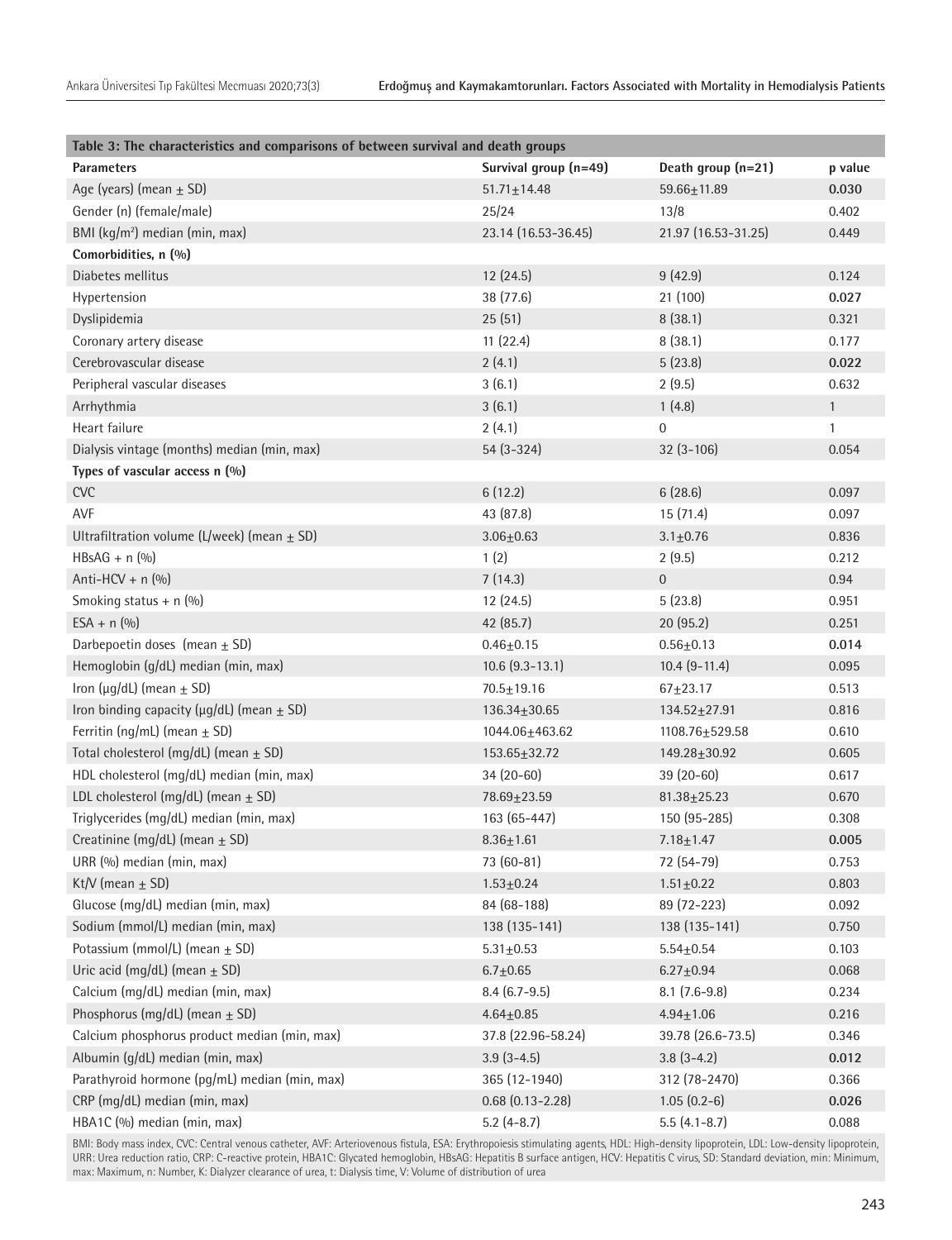| Table 4: Logistic regression analysis: risk factors associated with mortality in maintenance hemodialysis patients |                      |         |                          |         |  |  |  |
|--------------------------------------------------------------------------------------------------------------------|----------------------|---------|--------------------------|---------|--|--|--|
| <b>Parameters</b>                                                                                                  | Univariate           |         | <b>Multivariate</b>      |         |  |  |  |
|                                                                                                                    | OR (95%CI)           | p value | OR (95%CI)               | p value |  |  |  |
| Age ( $\geq 65$ years)                                                                                             | 3.333 (1.080-10.287) | 0.036   | $\overline{\phantom{0}}$ |         |  |  |  |
| Diabetes mellitus                                                                                                  | 2.312 (0.784-6.824)  | 0.129   | 3.583 (1.003-12.808)     | 0.05    |  |  |  |
| Cerebrovascular disease                                                                                            | 7.344 (1.295-41.639) | 0.024   | 8.217 (1.263-53.442)     | 0.027   |  |  |  |
| Coronary artery disease                                                                                            | 2.126 (0.703-6.433)  | 0.182   | ۰                        |         |  |  |  |
| Albumin $\left( <3.5 \right)$ g/dL)                                                                                | 7.667 (1.747-33.642) | 0.007   | $\overline{\phantom{a}}$ |         |  |  |  |
| $CRP(\uparrow)$                                                                                                    | 3.955 (1.327-11.794) | 0.014   | 4.340 (1.306-14.416)     | 0.017   |  |  |  |
| OR: Odds ratio, CI: Confidence interval, CRP: C-reactive protein                                                   |                      |         |                          |         |  |  |  |

European Renal Association–European Dialysis and Transplant Association Registry and showed that in dialysis patients mortality from non-cardiovascular disease was increased to the same extent as mortality from cardiovascular disease. Shastri et al. (20) reported the various causes of death in a large cohort of patients undergoing hemodialysis and showed that rates of sudden cardiac death, non-sudden cardiac death, and noncardiac death were 22%, 17%, and 61%, respectively. According to the Turkish Society of Nephrology's 2018 Registry Report, the most common cause of death in prevalent hemodialysis patients was cardiovascular (48%), followed by cerebrovascular (14%), malignancy (10.4%), and infection (10%) (21). In our study, during the follow-up period, 21 (28.4) patients died and the rates of death for cardiovascular events, infections, and gastrointestinal bleeding were 52.2%, 43%, and 4.8%, respectively. In our study, cardiovascular and cerebrovascular deaths were evaluated together as cardiovascular events. Cardiovascular deaths were the first among the causes of death. These findings were in accordance with the literature.

Inflammation plays an important role in the mortality in patients on chronic hemodialysis. CRP as a marker of inflammation can be used as a predictors of death. In a study on 280 hemodialysis patients, CRP was found to be strongly independent predictors of both overall death and cardiovascular death (22). This was in agreement with our study results. The relation between the type of vascular access and mortality has been reported in hemodialysis patients (23). The presence of a non-native vascular access device, including a CVC is the most common identifiable source of infection in patients on hemodialysis that contributes to increased mortality (24). In our study cohort, we found that the patients who died, as compared to living patients had a higher percentage of them used CVC for vascular access. However, it was not reaching statistically significance. This may be related to relatively small sample size.

The median hemoglobin level of our patients was 10.6 g/dL. Compared with the survival group, the death group had a lower hemoglobin levels and they required significantly higher ESA

244

doses. Limited evidence suggests that an increased mortality may be due to high ESA doses. In one observational study of hemodialysis patients in the United States, in patients with persistently low hemoglobin levels (<9.5 g/dL) and received larger ESA dose changes over an 11-month period had a higher mortality risk (25). In another study, lower erythropoietin responsiveness was a strong, independent predictor of mortality risk (26). However the association between higher ESA doses and mortality has not been shown in all studies. In one observational study, on average, epoetin dosages >30,000 unit/week were not confer additional harm or benefit in elderly hemodialysis patients (27).

Previous studies demonstrated that older age, previous atherosclerotic vascular disease, DM, higher levels of CRP and lower levels of albumin are associated with mortality in patients undergoing hemodialysis (28). Our results were in accordance with these studies. We found that most of hemodialysis patients were died secondary to atherosclerotic cardiovascular disease. Infection was the second leading cause of mortality in these patients. The death group patients were older, had higher comorbid conditions such as DM, HT, CAD, CVD and PAD, lower serum albumin and creatinine levels, and higher CRP levels when compared with the survival group. In univariate analysis, patients 65 years of age and older and serum albumin levels below 3.5 g/dL were found associated with mortality, but in multivariate analysis did not show. We also found that DM, CVD, and higher CRP levels are three main predictors of mortality in MHD patients.

The assessment of nutritional status among hemodialysis patients is very important because of as a predictor of morbidity and mortality (29). However, there is no gold standart parameters in routine clinical practice for nutritional status assessment. Different markers such as serum albumin, creatinine, BMI, and lipid profile have been associated with mortality (30). Malnutrition associated with inflammation has been extensively studied in recent years and is considered a risk factor that increase the mortality in hemodialysis patients (31,32). We evaluated the nutritional status by BMI, pre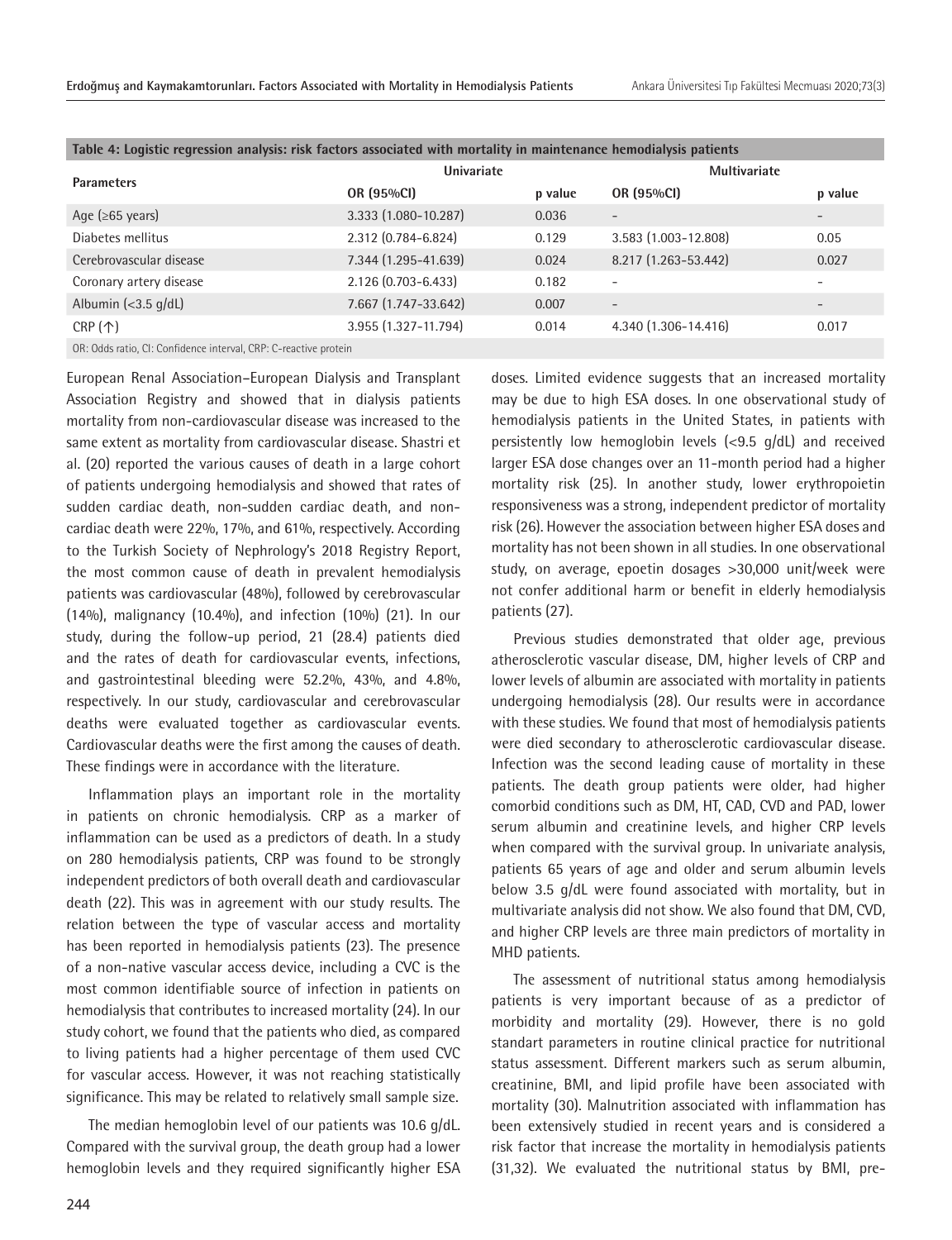dialysis serum albumin, creatinine, and lipid profile of patients. Although total cholesterol, triglycerides, and BMI were lower in the non-survival patients, there were not statistically significant among the groups. Only serum creatinine levels were lower in the died patients. With regard to hemodialysis efficacy, total Kt/V, ultrafiltration volume, and URR did not effect mortality in the present study. Regarding the mineral metabolism disorders serum calchium, phosphorus, parathyroid hormone, and calchium phosphorus product were not differ in both group of patients.

#### **Study Limitations**

Our study has some limitations. First, the number of patients included in this study and follow-up period were relatively limited. Second, as the baseline data were recorded at the start of the study, events occurring 2 years follow-up period may be explained by the course of the patients and not by the baseline status.

## **Conclusion**

A careful evaluation are essential in MHD patients especially with DM, CVD, and high CRP levels. This provides to achieve timely the clinical goals and to improve survival in this group of patients.

#### **Ethics**

**Ethics Committee Approval:** Since this study is a retrospective observational cohort study conducted between January 2018 and January 2020, ethics committee approval was not obtained.

**Informed Consent:** Retrospective study.

**Peer-review:** Externally and internally peer-reviewed.

#### **Authorship Contributions**

Surgical and Medical Practices: Ş.E., Concept: Ş.E., Design: Ş.E., Data Collection or Processing: Ş.E., Analysis or Interpretation: Ş.E., F.K., Literature Search: Ş.E., Writing: Ş.E.

**Conflict of Interest:** No conflict of interest was declared by the authors.

**Financial Disclosure:** The authors declared that this study received no financial support.

## **References**

- 1. Foley RN, Murray AM, Li S, et al. Chronic kidney disease and the risk for cardiovascular disease, renal replacement, and death in the United States Medicare population, 1998 to 1999. J Am Soc Nephrol. 2005;16:489-495.
- 2. Goodkin DA, Young EW, Kurokawa K, et al. Mortality among hemodialysis patients in Europe, Japan, and the United States: case mix effects. Am J Kidney Dis. 2004;44:16-21.
- 3. Foley RN, Parfrey PS, Sarnak MJ. Clinical epidemiology of cardiovascular disease in chronic renal disease. Am J Kidney Dis. 1998;32:S112-S119.
- 4. de Jager DJ, Grootendorst DC, Jager KJ, et al. Cardiovascular and noncardiovascular mortality among patients starting dialysis. JAMA. 2009;302:1782-1789.
- 5. Jager KJ, Lindholm B, Goldsmith D, et al. Cardiovascular and noncardiovascular mortality in dialysis patients: where is the link?. Kidney Int Suppl. 2011;1:21-23.
- 6. Collins AJ. Cardiovascular mortality in end-stage renal disease. Am J Med Sci. 2003;325:163-167.
- 7. Longenecker JC, Coresh J, Powe NR, et al. Traditional cardiovascular disease risk factors in dialysis patients compared with the general population: the CHOICE Study. J Am Soc Nephrol. 2002;13:1918-1927.
- 8. Keane WF, Collins AJ. Influence of co-morbidity on mortality and morbidity in patients treated with hemodialysis. Am J Kidney Dis. 1994;24:1010-1018.
- 9. Ikizler TA. Role of nutrition for cardiovascular risk reduction in chronic kidney disease patients. Adv Chronic Kidney Dis. 2004;11:162-171.
- 10. Carrero JJ, Stenvinkel P. Inflammation in end-stage renal disease--what have we learned in 10 years?. Semin Dial. 2010;23:498-509.
- 11. Costa E, Rocha S, Rocha-Pereira P, et al. Cross-talk between inflammation,coagulation/fibrinolysis and vascular access in hemodialysis patients. J Vasc Access. 2008;9:248-253.
- 12. Honda H, Qureshi AR, Heimbürger O, et al. Serum albumin, C-reactive protein, interleukin 6, and fetuin a as predictors of malnutrition, cardiovascular disease, and mortality in patients with ESRD. Am J Kidney Dis. 2006;47:139-148.
- 13. Zhang W, He J, Zhang F, et al. Prognostic role of C-reactive protein and interleukin-6 in dialysis patients: a systematic review and meta-analysis. J Nephrol. 2012;26:243-253.
- 14. Block GA, Klassen PS, Lazarus JM, et al. Mineral metabolism, mortality, and morbidity in maintenance hemodialysis. J Am Soc Nephrol. 2004;15:2208- 2218.
- 15. American Diabetes Association. Classification and Diagnosis of Diabetes: Standards of Medical Care in Diabetes-2019. Diabetes Care. 2019;42(Suppl 1):S13-S28.
- 16. Williams B, Mancia G, Spiering W, et al. 2018 ESC/ESH Guidelines for the management of arterial hypertension: The Task Force for the management of arterial hypertension of the European Society of Cardiology and the European Society of Hypertension. J Hypertens. 2018;36:1953-2041.
- 17. Kidney Disease: Improving Global Outcomes (KDIGO) Lipid Working Group. KDIGO clinical practice guideline for lipid management in chronic kidney disease. Kidney Int. 2013; (Suppl. 3): 263-305.
- 18. Ferro CJ, Mark PB, Kanbay M, et al. Lipid management in patients with chronic kidney disease. Nat Rev Nephrol. 2018;14:727-749.
- 19. Krediet RT, Boeschoten EW, Dekker FW. Are the high mortality rates in dialysis patients mainly due to cardiovascular causes?. Nephrol Dial Transplant. 2012;27:481-483.
- 20. Shastri S, Tangri N, Tighiouart H, et al. Predictors of sudden cardiac death: a competing risk approach in the hemodialysis study. Clin J Am Soc Nephrol. 2012;7:123-130.
- 21. National Nephrology. Dialysis and Transplantation Registry Report of Turkey; 2018. http://www.nefroloji.org.tr/folders/file/REGISTRY\_2018.pdf
- 22. Zimmermann J, Herrlinger S, Pruy A, et al. Inflammation enhances cardiovascular risk and mortality in hemodialysis patients. Kidney Int. 1999;55:648-658.
- 23. Dhingra RK, Young EW, Hulbert-Shearon TE, et al. Type of vascular access and mortality in U.S. hemodialysis patients. Kidney Int. 2001;60:1443-1451.
- 24. Pastan S, Soucie JM, McClellan WM. Vascular access and increased risk of death among hemodialysis patients. Kidney Int. 2002;62:620-626.
- 25. Bradbury BD, Danese MD, Gleeson M, et al. Effect of Epoetin alfa dose changes on hemoglobin and mortality in hemodialysis patients with hemoglobin levels persistently below 11 g/dL. Clin J Am Soc Nephrol. 2009;4:630-637.
- 26. Kilpatrick RD, Critchlow CW, Fishbane S, et al. Greater epoetin alfa responsiveness is associated with improved survival in hemodialysis patients. Clin J Am Soc Nephrol. 2008;3:1077-1083.